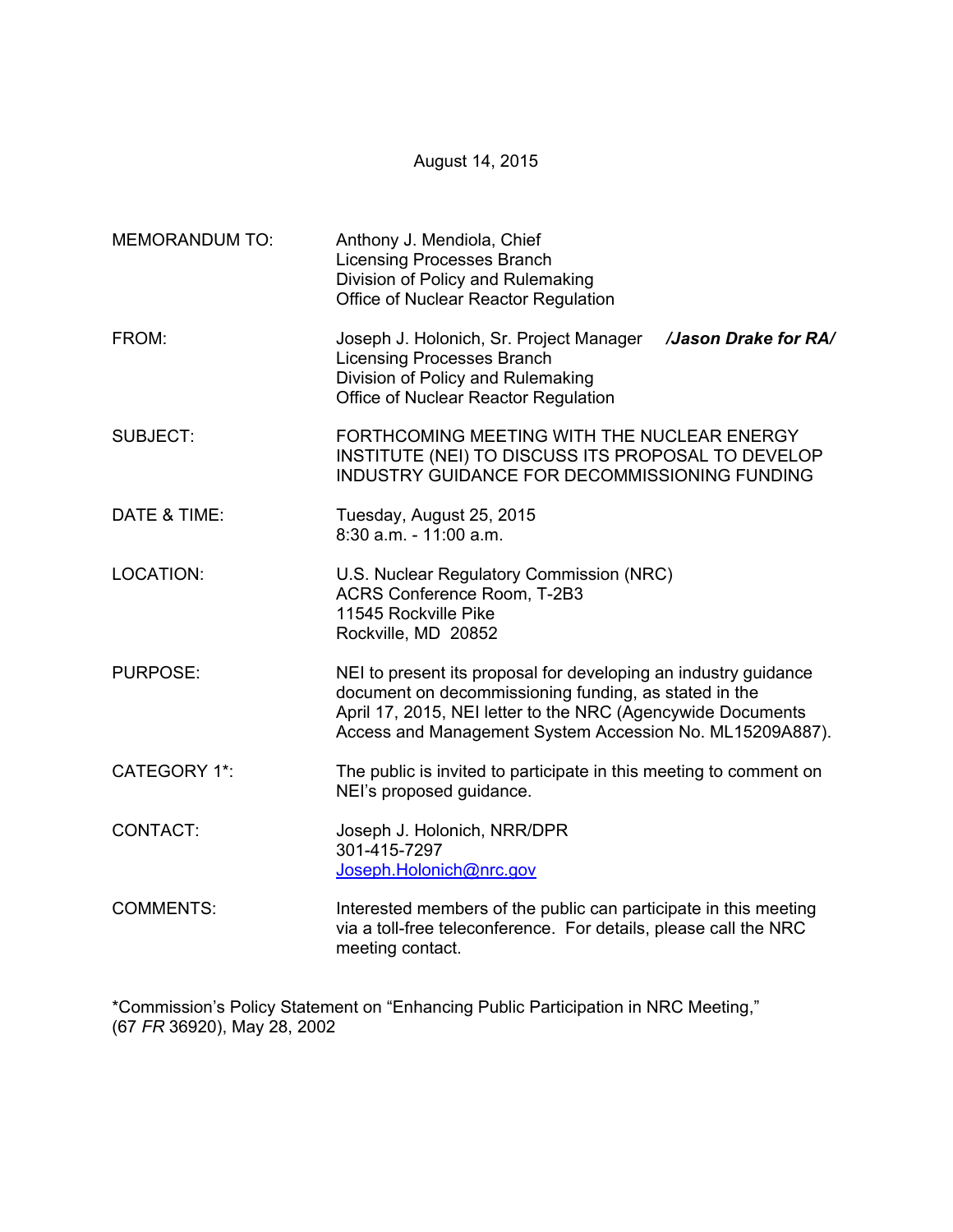| A. Mendiola          | $-2-$                                                           |                                                                                                                                                                                                                                                                                                                                                                                                                     |
|----------------------|-----------------------------------------------------------------|---------------------------------------------------------------------------------------------------------------------------------------------------------------------------------------------------------------------------------------------------------------------------------------------------------------------------------------------------------------------------------------------------------------------|
| NOTE:                | accommodations will be made on a case-by-case basis.            | If you should need a reasonable accommodation to participate in<br>this meeting (e.g., a translator, handicapped accessibility) or need<br>this meeting notice, the transcript, or other information from the<br>meeting in another format (e.g., Braille, large print, a language<br>other than English), please notify the NRC's meeting contact by<br>August 18, 2015. Determinations on requests for reasonable |
| <b>PARTICIPANTS:</b> |                                                                 | Participants from the NRC include members of the Offices of<br>Nuclear Reactor Regulation and the Office of General Counsel.                                                                                                                                                                                                                                                                                        |
|                      | <b>NRC</b><br>J. Holonich<br>S. Uttal<br>M. Dusaniwskyj, et al. | <b>NEI</b><br>R. McCullum, et al.                                                                                                                                                                                                                                                                                                                                                                                   |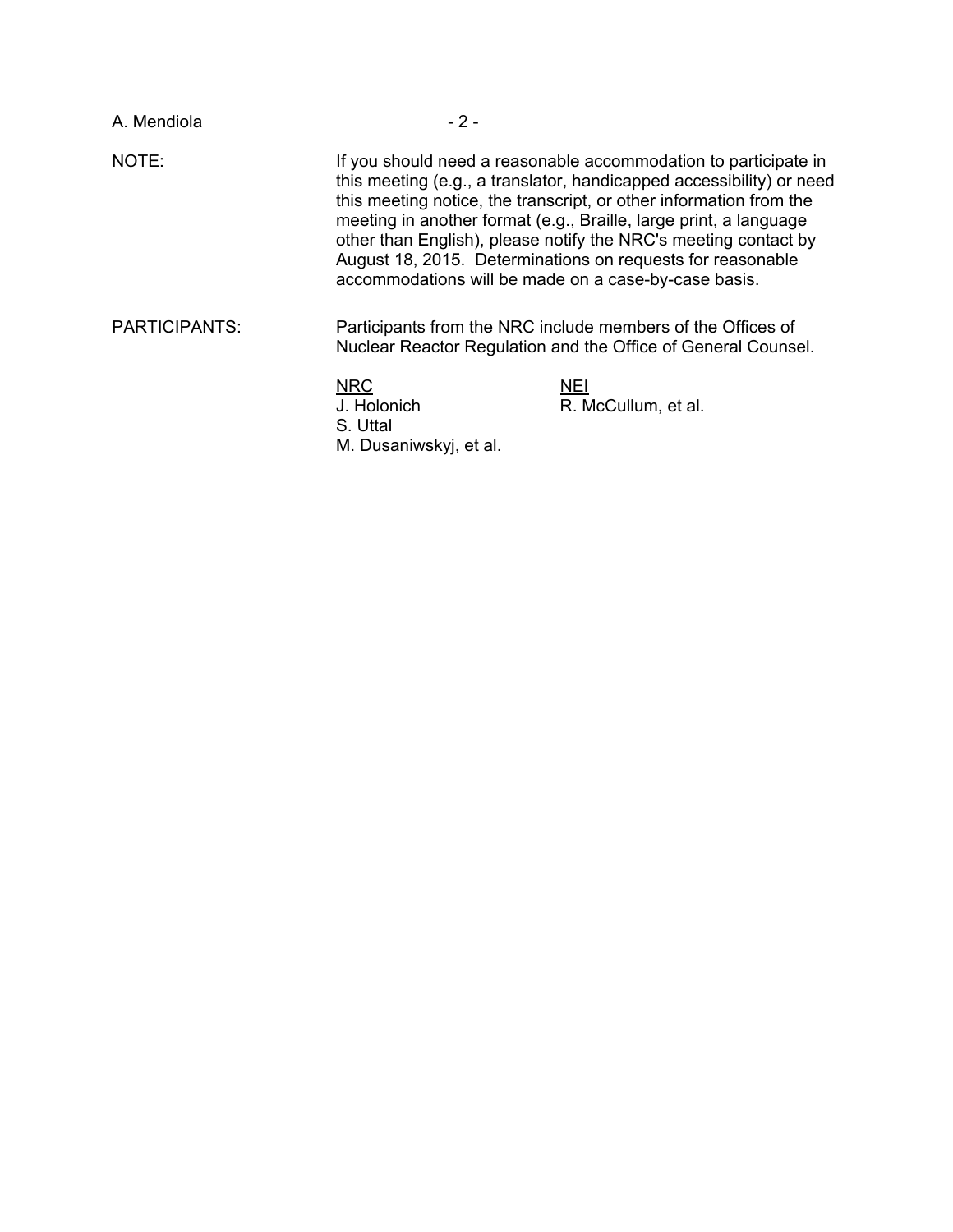| A. Mendiola          | $-2-$                                                           |                                                                                                                                                                                                                                                                                                                                                                                                                     |
|----------------------|-----------------------------------------------------------------|---------------------------------------------------------------------------------------------------------------------------------------------------------------------------------------------------------------------------------------------------------------------------------------------------------------------------------------------------------------------------------------------------------------------|
| NOTE:                | accommodations will be made on a case-by-case basis.            | If you should need a reasonable accommodation to participate in<br>this meeting (e.g., a translator, handicapped accessibility) or need<br>this meeting notice, the transcript, or other information from the<br>meeting in another format (e.g., Braille, large print, a language<br>other than English), please notify the NRC's meeting contact by<br>August 18, 2015. Determinations on requests for reasonable |
| <b>PARTICIPANTS:</b> |                                                                 | Participants from the NRC include members of the Offices of<br>Nuclear Reactor Regulation and the Office of General Counsel.                                                                                                                                                                                                                                                                                        |
|                      | <b>NRC</b><br>J. Holonich<br>S. Uttal<br>M. Dusaniwskyj, et al. | <b>NEI</b><br>R. McCullum, et al.                                                                                                                                                                                                                                                                                                                                                                                   |

| <b>DISTRIBUTION:</b>      |
|---------------------------|
| <b>PUBLIC</b>             |
| RidsNrrOd                 |
| RidsNrrDpr                |
| <b>RidsNrrLADHarrison</b> |
| <b>RidsOpaMail</b>        |
| PMNS                      |
| RidsNrrDprPlpb            |

RidsACRS\_MailCTR RidsOgcMailCenter AMendiola RidsNrrDeEicb RidsResOd RidsNroOd PLPB R/F

**JHolonich** MDusaniwskyj **SUttal** BMizuno OWFN Receptionist TWFN Receptionist 3WFN Receptionist

EXTERNAL DISTRIBUTION: R. McCullum <<u>rxm@nei.org></u>

| <b>ADAMS Accession No.: ML15225A138</b> |                  |                  | <b>NRC-001</b>             |                     |
|-----------------------------------------|------------------|------------------|----------------------------|---------------------|
| l OFFICE                                | DPR/PLPB/PM      | DPR/PLPB/LA*     | DPR/PLPB/BC                | <b>IDPR/PLPB/PM</b> |
| ∥ NAME                                  | <b>JHolonich</b> | <b>DHarrison</b> | (JRowley for)<br>AMendiola | <b>JHolonich</b>    |
| ∥ DATE                                  | 08/14/2015       | 08/14/2015       | 08/14/2015                 | 08/14/2015          |

# **OFFICIAL RECORD COPY**